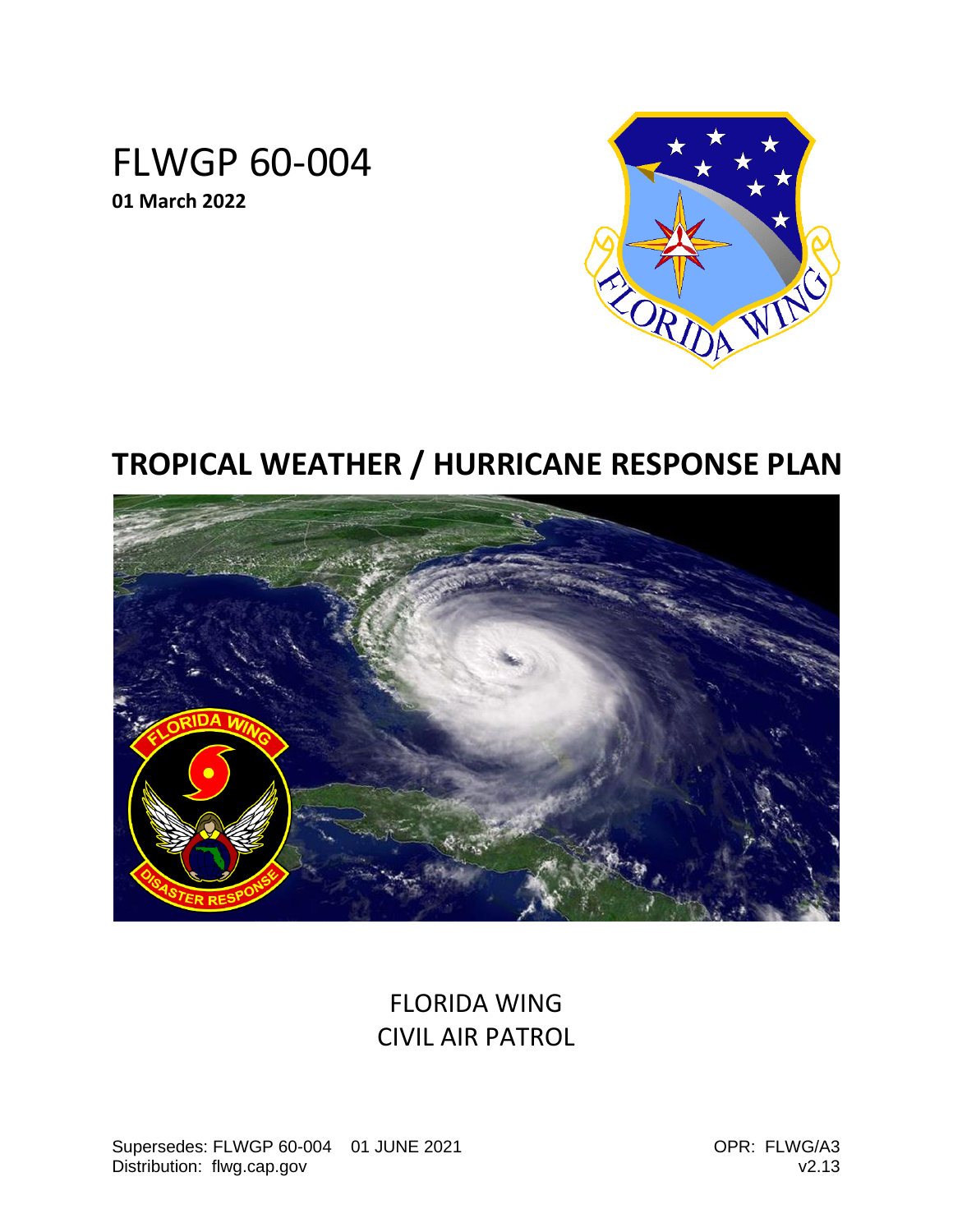# **Table of Contents**

|                                                                  | $\mathbf 3$ |
|------------------------------------------------------------------|-------------|
|                                                                  |             |
| Storm Categories, Advisories, & Hurricane Readiness Conditions 3 |             |
|                                                                  | .6          |
|                                                                  |             |
|                                                                  |             |
|                                                                  |             |
|                                                                  | .10         |
|                                                                  |             |
|                                                                  |             |
|                                                                  |             |
|                                                                  |             |
|                                                                  |             |
|                                                                  | .14         |
|                                                                  |             |
|                                                                  |             |

Page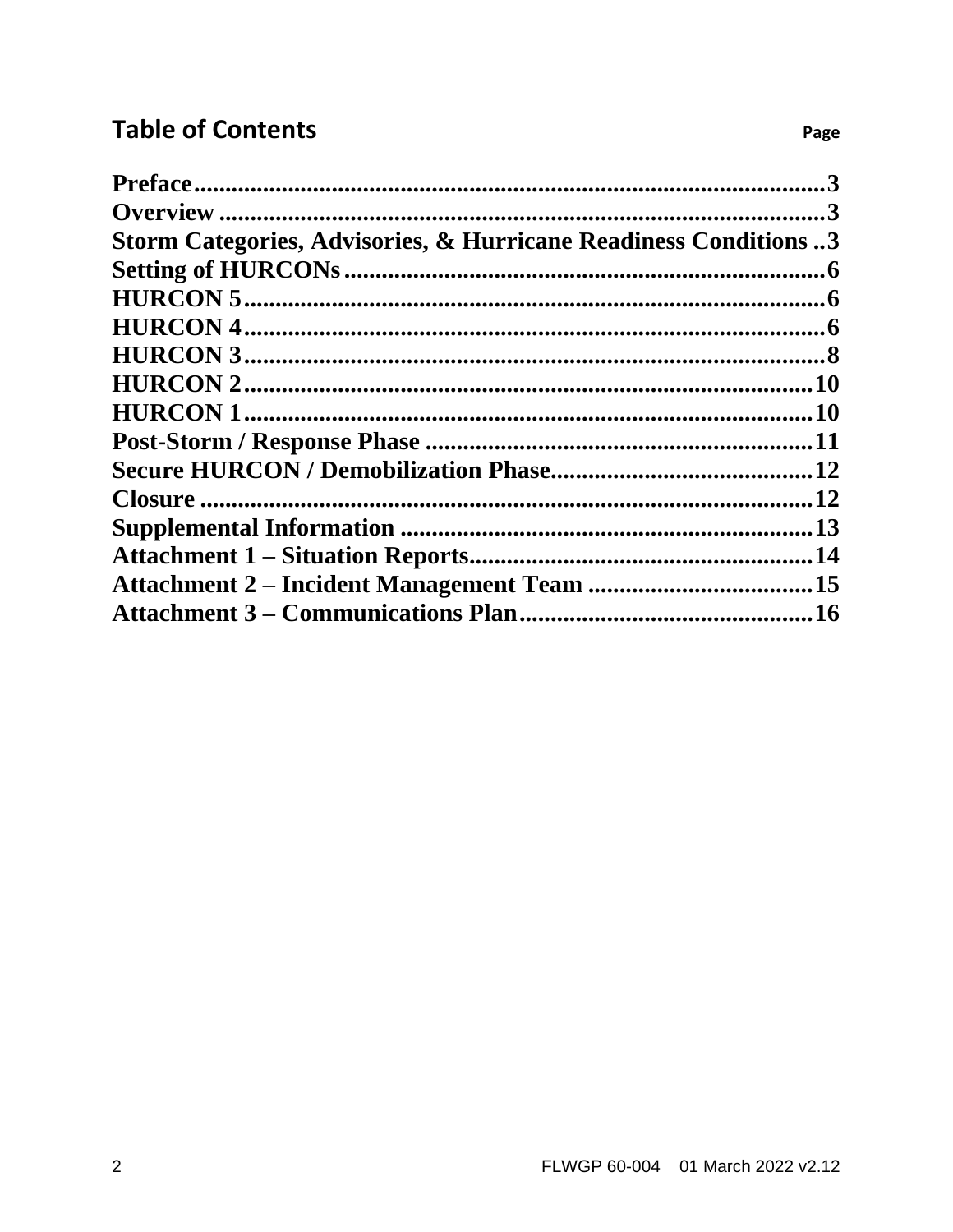### <span id="page-2-0"></span>**PREFACE**

This pamphlet guides Florida Wing (FLWG) incident staffing and operations in response to tropical weather. Specific guidance on establishing the Incident Command System in Florida Wing, mission management, and staffing can be found in CAPR 60-3 *CAP EMERGENCY SERVICES TRAINING AND OPERATIONAL MISSIONS.*

### <span id="page-2-1"></span>**OVERVIEW**

The most likely large-scale weather events affecting FLWG are tropical cyclones (tropical storms & hurricanes), particularly during the warmer summer months. The official hurricane season is 01 June through 30 November (cyclones occurring outside of the season are rare but possible). Storm-related winds and storm surge may affect Civil Air Patrol (CAP) assets, disrupt normal operations, and cause severe damage to our infrastructure and communities. The impact on all of Florida can be devastating and may require major disaster relief well beyond the abilities of Florida Wing.

This plan prescribes minimum actions that must be taken by FLWG commands when tropical weather Hurricane Readiness Conditions (HURCONs) are set. Cyclonic disturbances may intensify rapidly to hurricane conditions within a matter of hours. Therefore, early planning and promptness in assuming HURCONs is critical. While FLWG directs the setting of HURCONs, subordinate units should anticipate these readiness conditions and if necessary, set them in advance of direction from FLWG.

This plan has been adapted from and modeled after the United States Coast Guard Seventh District Severe Weather / Hurricane Response Operations Plan (OPLAN)

### <span id="page-2-2"></span>**STORM CATEGORIES, ADVISORIES, AND HURRICANE READINESS CONDITIONS**

The purpose of this section is to describe the various storm categories, National Hurricane Center (NHC) advisories, and Hurricane Readiness Conditions.

The NHC categorizes tropical cyclones using the Saffir-Simpson scale. The Saffir-Simpson Hurricane Wind Scale is a 1 to 5 rating based only on a hurricane's maximum sustained wind speed. This scale does not take into account other potentially deadly hazards such as storm surge, rainfall flooding, and tornadoes.

While all hurricanes produce life-threatening winds, hurricanes rated Category 3 and higher are described as "Major" hurricanes. Major hurricanes can cause devastating to catastrophic wind damage and significant loss of life simply due to the strength of their winds. Hurricanes of all categories can produce deadly storm surge, rain-induced floods, and tornadoes. These hazards require people to take protective action, including evacuating from areas vulnerable to storm surge.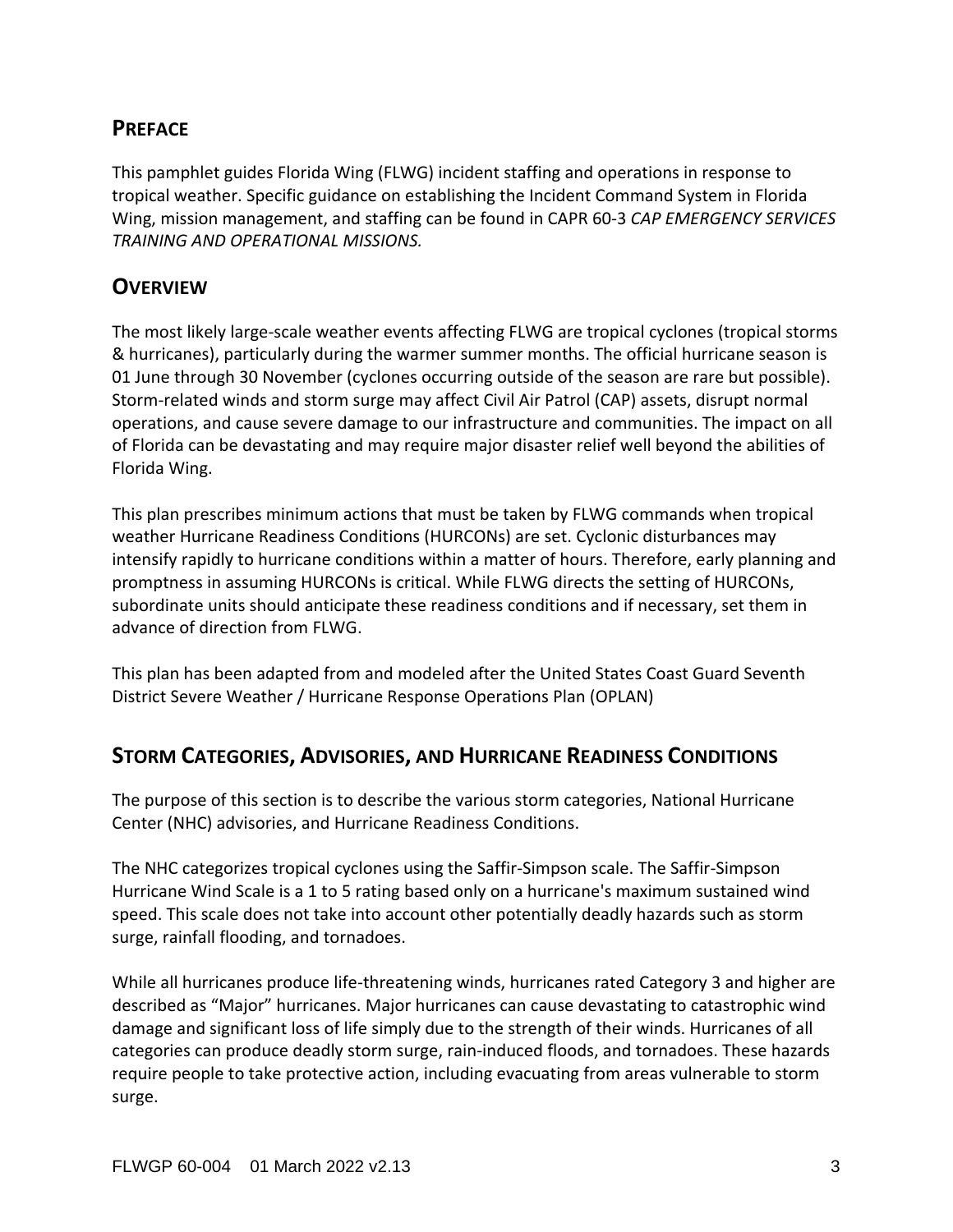**Tropical Storm.** A tropical storm is a tropical cyclone that has maximum sustained surface winds ranging from 39-73 mph (34 to 63 knots).

### **Category 1 Hurricane -** Sustained winds 74-95 mph / 64-82kt / 119-153 km/h

Very dangerous winds will produce some damage: Well-constructed frame homes could have damage to the roof, shingles, vinyl siding, and gutters. Large branches of trees will snap and shallowly rooted trees may be toppled. Extensive damage to power lines and poles likely will result in power outages that could last a few to several days.

### **Category 2 Hurricane -** Sustained winds 96-110 mph / 83-95kt / 154-177 km/h

Extremely dangerous winds will cause extensive damage: Well-constructed frame homes could sustain major roof and siding damage. Many shallowly rooted trees will be snapped or uprooted and block numerous roads. Near-total power loss is expected with outages that could last from several days to weeks.

### **Category 3 Hurricane (major) -** Sustained winds 111-129 mph / 96-112kt / 178-208 km/h

Devastating damage will occur: Well-built framed homes may incur major damage or removal of roof decking and gable ends. Many trees will be snapped or uprooted, blocking numerous roads. Electricity and water will be unavailable for several days to weeks after the storm passes.

### **Category 4 Hurricane (major) -** Sustained winds 130-156 mph / 113-136kt / 209-251 km/h

Catastrophic damage will occur: Well-built framed homes can sustain severe damage with loss of most of the roof structure and/or some exterior walls. Most trees will be snapped or uprooted and power poles downed. Fallen trees and power poles will isolate residential areas. Power outages will last weeks to possibly months. Most of the area will be uninhabitable for weeks or months.

### **Category 5 Hurricane (major) -** Sustained winds 157 mph or higher / 137kt or higher / 252 km/h or higher

Catastrophic damage will occur: A high percentage of framed homes will be destroyed, with total roof failure and wall collapse. Fallen trees and power poles will isolate residential areas. Power outages will last for weeks to possibly months. Most of the area will be uninhabitable for weeks or months.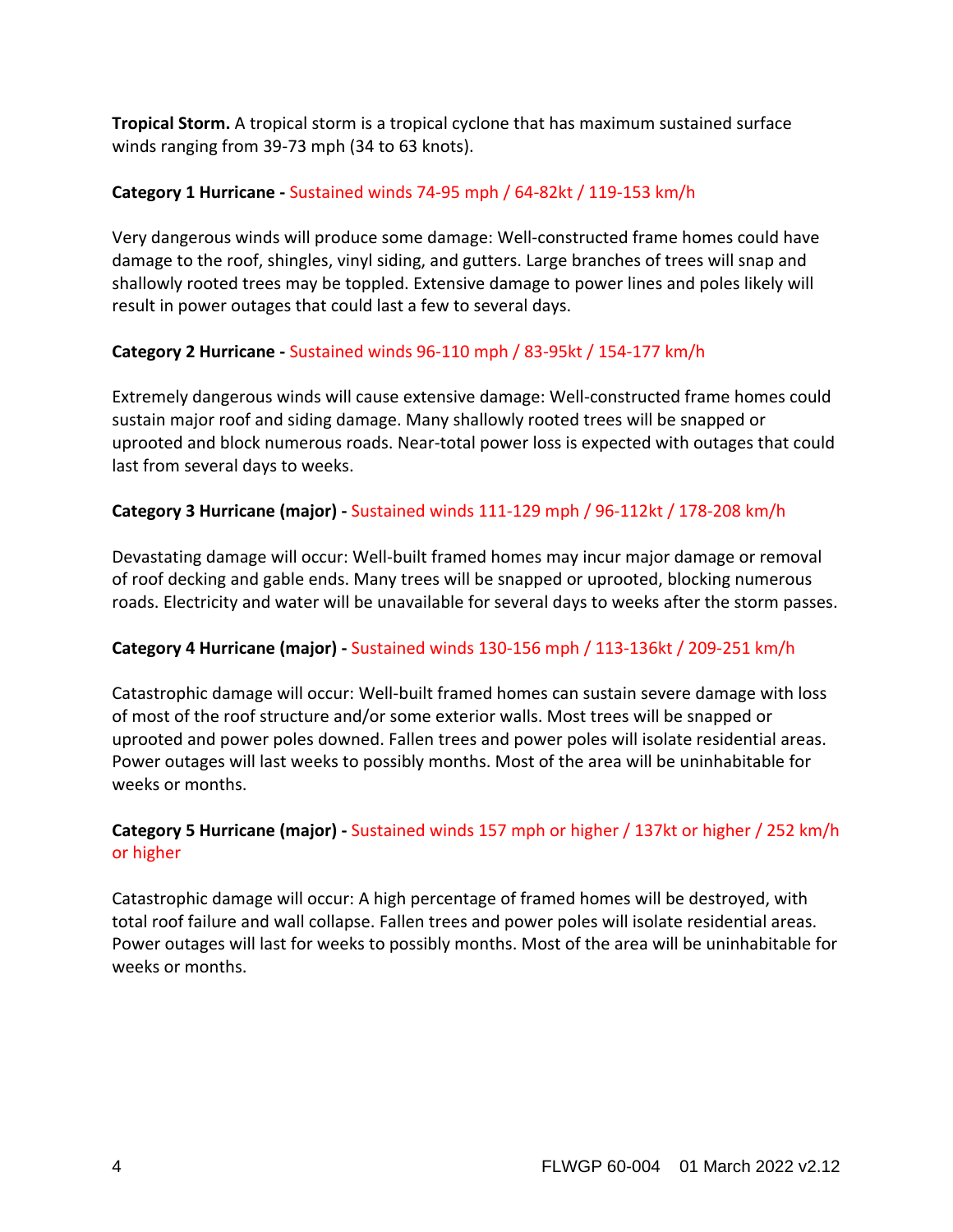#### **NHC Advisories**

The National Hurricane Center uses the following terms in its advisory messages:

**Tropical Storm Watch.** A Tropical Storm Watch is issued when Tropical Storm conditions, including winds of 39-73 mph, pose a POSSIBLE threat to a specified area within 48 hours.

**Tropical Storm Warning.** A Tropical Storm Warning is issued when Tropical Storm conditions, including winds of 39-73 mph, are EXPECTED in a specified area within 36 hours or less.

**Hurricane Watch.** A Hurricane Watch is issued when sustained winds of 74 mph or higher are POSSIBLE within the specified area of the Watch. Because hurricane preparedness activities become difficult once winds reach tropical storm force, a Hurricane Watch is issued 48 hours in advance of the onset of tropical storm force winds.

**Hurricane Warning.** A Hurricane Warning is issued when sustained winds of 74 mph or higher are EXPECTED somewhere within the specified area of the Warning. Because hurricane preparedness activities become difficult once winds reach tropical storm force, a Hurricane Warning is issued 36 hours in advance of the onset of tropical storm force winds.

#### **Hurricane Readiness Conditions (HURCONs)**

HURCONs are set at the direction of the FLWG Commander (FLWG/CC). Squadron commanders are authorized to set higher HURCONs as warranted, with immediate notification to their respective Group Commander, Incident Commander, and Deputy Chief of Staff for Operations (FLWG/A3).

HURCONs establish levels of preparedness to be attained by a squadron before the arrival of severe weather. These conditions specify actions to be taken, preparations to be made and reports to be sent. The intent is to reduce a unit's exposure to damage, thereby enabling it to return to full operation as soon as possible after the weather passes.

The following terms will be used when setting and reporting Hurricane Readiness Conditions:

**HURCON ZERO.** This is a stand-down condition set from 1 December to 31 May each year except when modified by a rare winter tropical cyclone.

**HURCON 5.** A seasonal alert condition that is automatically set by all units in FLWG from 1 June through 30 November each year unless directed otherwise by the FLWG/CC.

**HURCON 4.** The watch condition in which sustained surface winds of 39 mph or greater associated with tropical cyclone activity are expected within 120 hours.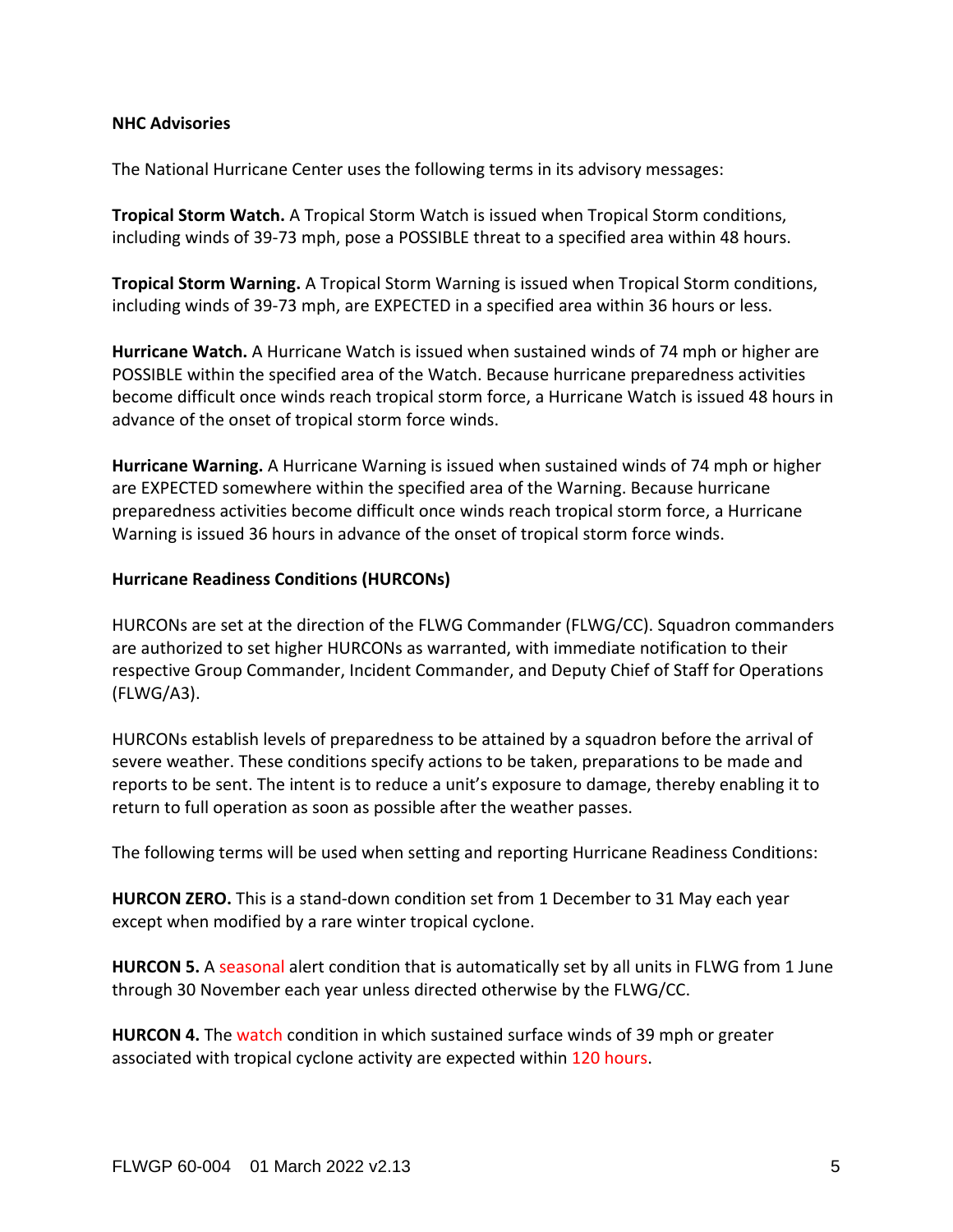**HURCON 3.** The watch condition in which sustained surface winds of 39 mph or greater associated with tropical cyclone activity are expected within 48 hours.

**HURCON 2.** The warning condition in which sustained surface winds of 39 mph or greater associated with tropical cyclone activity are expected within 24 hours.

**HURCON 1.** The danger condition in which sustained surface winds of 39 mph or greater associated with tropical cyclone activity are expected within 12 hours.

**Post-Hurricane**. The storm has passed or dissipated and is no longer a threat to the area.

**Secure HURCON**. Units shall resume HURCON 5 at the direction of FLWG/CC, after tropical cyclone passage, or when it is reasonably certain that the system will not reverse its course or stall.

## <span id="page-5-0"></span>**SETTING OF HURCONS**

FLWG/CC will direct all units to set HURCONs based on official forecasts from the National Hurricane Center (NHC) and the National Weather Service (NWS) as briefed by the Incident Commander or FLWG/A3.

All Squadrons in FLWG will be directed to set a HURCON based on the time the forecasted surface winds of 39 mph or greater will affect any area of our Wing. This may require the FLWG/CC to set HURCONs in only part of the Wing in the path of the storm or to set HURCONs differently throughout the Wing based on storm movement and impacts. All Squadrons shall report the attainment of HURCONs per guidance contained in Attachment 1.

# <span id="page-5-1"></span>**HURCON ZERO**

Stand down season during which all units shall ensure that Corporate assets are serviced and repaired if needed to ensure they are ready and operational for the next official hurricane season. Squadrons are to ensure all members maintain their qualifications and currency by participating in training exercises.

FLWG/A3 will coordinate a Wing-Wide tabletop SITREP exercise each calendar year to ensure all squadrons and personnel are ready to attain HURCON 5 on 01 June.

# <span id="page-5-2"></span>**HURCON 5**

All Units in FLWG will attain HURCON 5 on 01 June each calendar year and complete the actions below.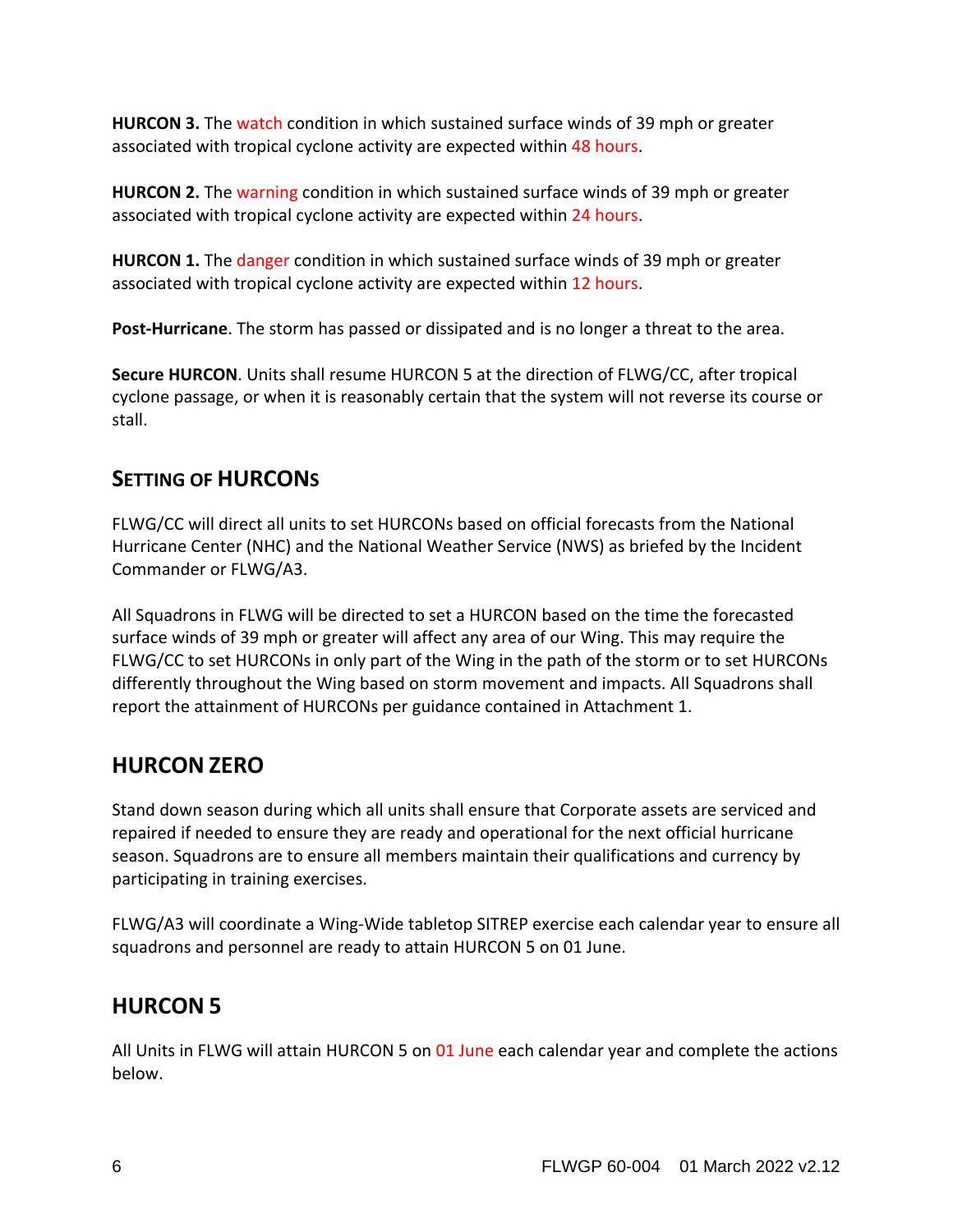- FLWG/CS
	- $\circ$  Ensure all personnel assigned to FL-001 have a CAPF161 on file and their information in eServices is up to date.
- FLWG/A3
	- $\circ$  Identify qualified and available personnel to fill certain mission-essential roles such as Incident Commander (IC), Planning Section Chief (PSC), Logistics Section Chief (LSC), Operations Section Chief (OSC), and others to identify gaps in staffing requirements and potential requests for additional qualified personnel.
	- o Conduct an initial Incident Management Team (IMT) meeting via Microsoft Teams to ensure all personnel are prepared for the hurricane season.
	- o Liaise with the Florida Division of Emergency Management (FDEM) to identify any requirements or issues early in the season.
	- o Conduct a State Emergency Operations Center (SEOC) visit.
	- $\circ$  Initiate IMT stand-up and relocation mission request once a tropical system is 120 hours from possible impact anywhere in FLWG as forecasted by the NHC. IMT battle rhythm and required participants will be outlined in attachment 2.
	- o Coordinate establishment of "Safe Haven" mission with CAP/NOC.
- FLWG/A4
	- $\circ$  Conduct an inventory and determine availability and readiness of all strategic equipment in our Wing per FLWG OI 17-01 *Strategic Equipment Management*.
- FLWG/A6
	- $\circ$  Conduct a communications evaluation and report the status of all communications capabilities in FLWG including (but not limited to) VHF, HF, ReadyOp, satellite phones, mobile internet technologies, and email.
	- o Ensure the phone tree calling system is up to date and operational.
	- $\circ$  Prepare a new Microsoft Teams channel and associated files (including availability rosters for air, ground, and mission base personnel) for the upcoming season.
	- o Ensure that all FLWG website information is up to date.
	- $\circ$  Ensure announcements in HURCON changes are made as outlined in Attachment 3.
- Group and Squadrons Commanders
	- o Update alert rosters, ensure that every member has a CAPF161 on file and that their contact information in eServices is up to date.
	- $\circ$  All squadrons shall report (using Teams worksheets) the condition of all Corporate assets assigned to them.
	- $\circ$  Identify pre-storm actions required to ensure assigned CAP facilities are prepared to endure storm impact and create/update a plan to take all necessary actions before storm impact.
	- o Ensure all vehicles are fueled and operational.
	- $\circ$  Identify aircrew availability to reposition aircraft based on the timeline of events as determined by the IMT, and update availability in Teams.
	- $\circ$  Review applicable local mutual aid and support agreements. Ensure local EOC, airport management, and other agencies as needed have updated contact names, phone numbers, and email addresses for local CAP leadership.
	- $\circ$  Review procedures for local agencies to request CAP assistance. Generally, these must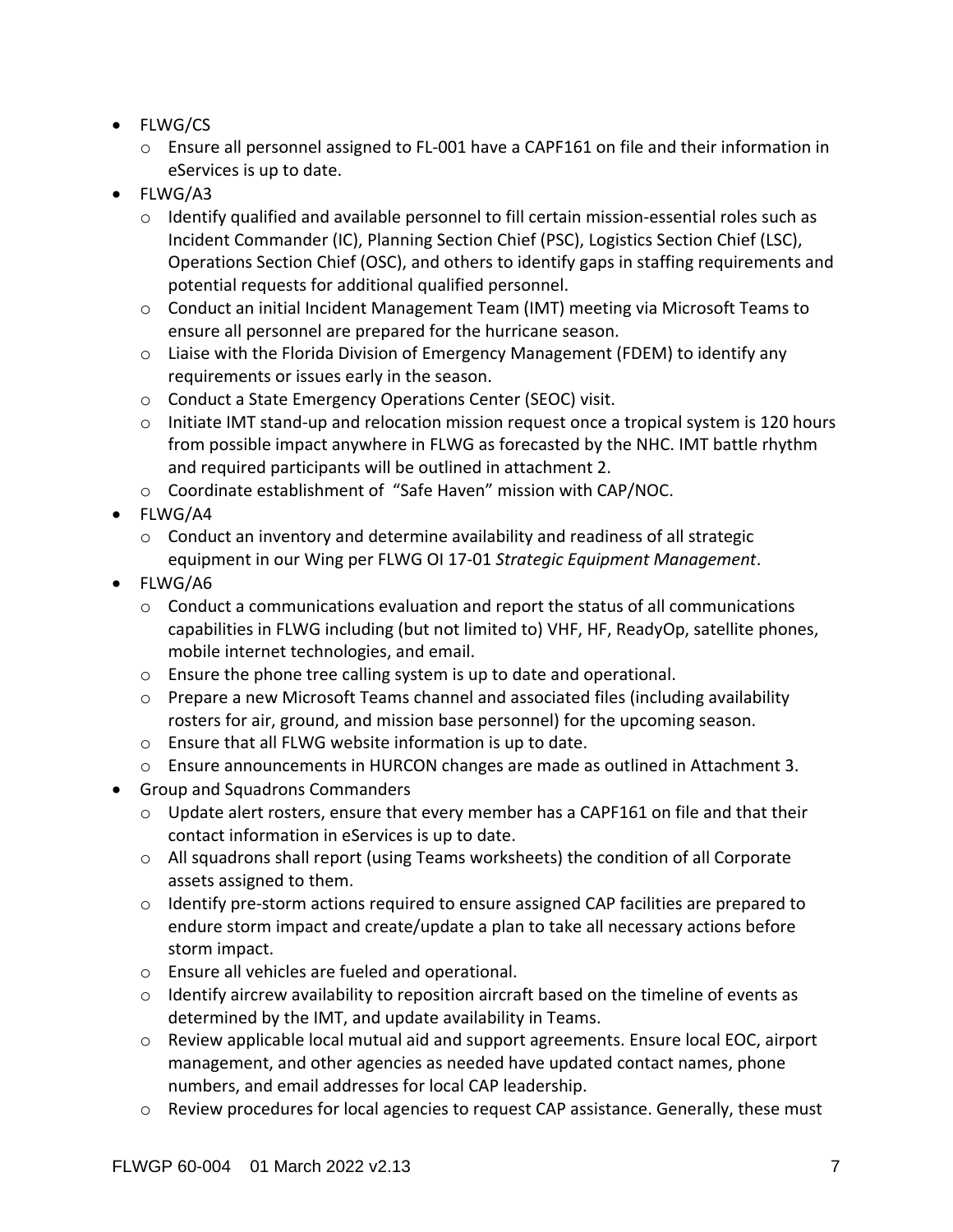be submitted from the local EOC to the State EOC. Parallel notification to the FLWG/A3 or IMT can expedite the execution of local requests.

- $\circ$  Report attainment of HURCON 4 via the chain of command as outlined in Attachment 1.
- Individual Members
	- $\circ$  Prepare a Basic Disaster Supplies Kit as described in<https://www.ready.gov/kit>
	- o Report Availability to your Squadron Commander, Ops, or ES officer as applicable.
	- o Monitor the FLWG website, social media, and Wing email for updates and changes on HURCONs.

# <span id="page-7-0"></span>**HURCON 4**

As directed by FLWG/CC, units will report attainment of HURCON 4 when sustained surface winds of 39 mph or greater associated with tropical cyclone activity are expected within 120 hours.

- FLWG/CS
	- $\circ$  Ensure all personnel assigned to FL-001 have a CAPF161 on file and their information in eServices is up to date.
- FLWG/A3
	- o Initiate IMT stand-up and relocation mission request once a tropical system is 120 hours from possible impact anywhere in FLWG as forecasted by the NHC. IMT battle rhythm and required participants will be outlined in attachment 2.
- FLWG/IMT
	- $\circ$  IMT battle rhythm and required participants will be outlined in attachment 2.
	- o Review HURCON 4 checklist when a tropical system is 120 hours from potential impact anywhere in FLWG.
- FLWG/A6
	- $\circ$  Conduct a communications evaluation and report the status of all communications capabilities in FLWG including (but not limited to) VHF, HF, ReadyOp, satellite phones, mobile internet technologies, and email.
	- o Ensure the phone tree calling system is up to date and operational.
	- $\circ$  Prepare a new Microsoft Teams channel and associated files for the upcoming tropical system.
	- o Ensure that all FLWG website information is up to date.
	- $\circ$  Ensure announcements in HURCON changes are made as outlined in Attachment 3.
- Group and Squadrons Commanders
	- $\circ$  Update alert rosters, ensure that every member has a CAPF161 on file and that their contact information in eServices is up to date.
	- $\circ$  All squadrons shall report the condition of all Corporate assets assigned to them.
	- $\circ$  Identify pre-storm actions required to ensure assigned CAP facilities are prepared to endure storm impact and create/update a plan to take all necessary actions before storm impact.
	- o Ensure all vehicles are fueled and operational.
	- $\circ$  Identify aircrew availability to reposition aircraft based on the timeline of events as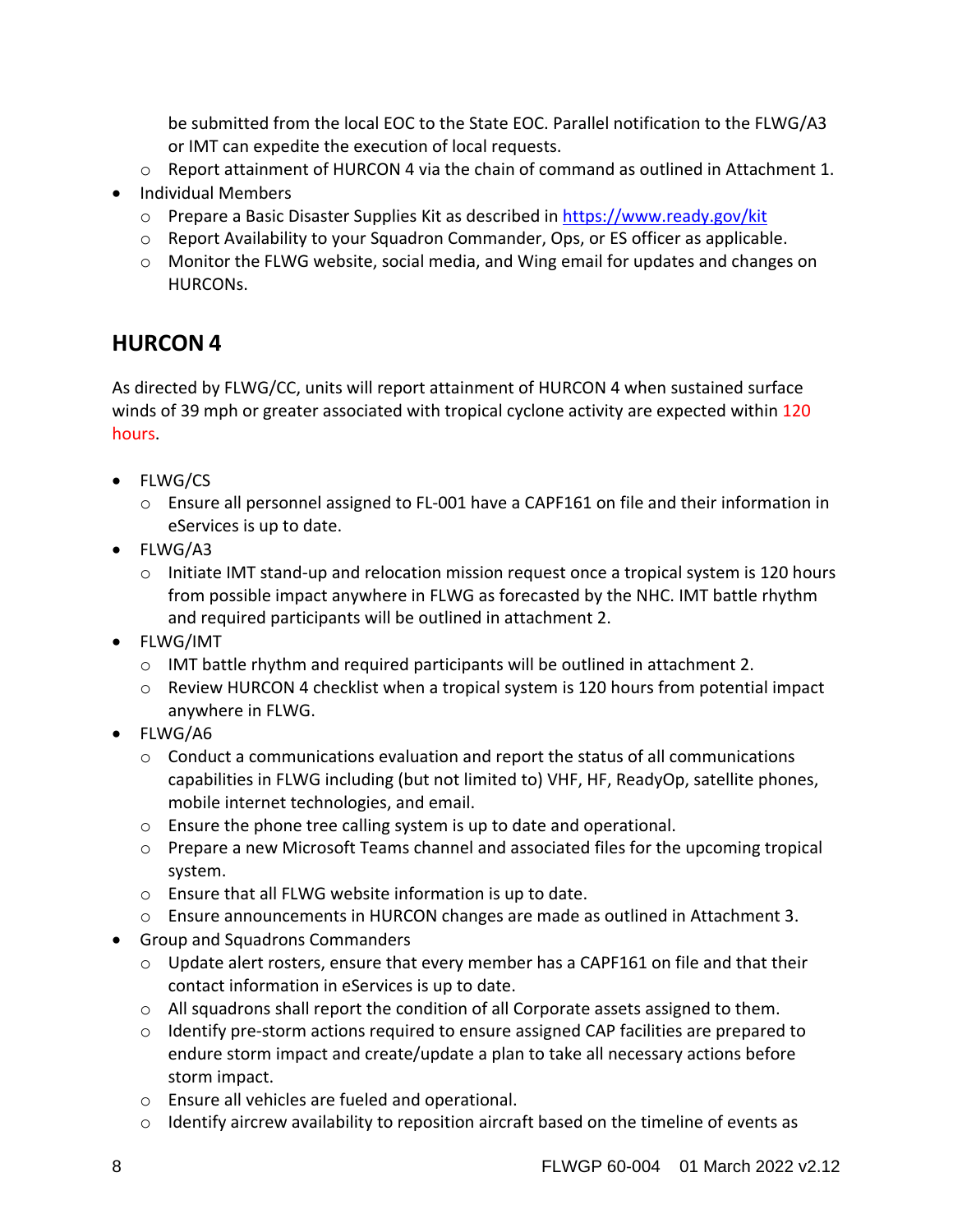determined by the IMT.

- $\circ$  Report attainment of HURCON 4 via the chain of command as outlined in Attachment 1.
- Individual Members
	- $\circ$  Prepare a Basic Disaster Supplies Kit as described in<https://www.ready.gov/kit>
	- $\circ$  Report Availability to your Squadron Commander, Ops, or ES officer as applicable.
	- o Monitor the FLWG website, social media, and Wing email for updates and changes on HURCONs.

# **HURCON 3**

As directed by FLWG/CC, units will report attainment of HURCON 3 when sustained surface winds of 39 mph or greater associated with tropical cyclone activity are expected within 48 hours.

- FLWG/IMT
	- o Ensure all HURCON 4 actions are complete.
	- $\circ$  Continue IMT meetings and Command briefings as determined by the IMT battle rhythm as outlined in Attachment 2.
	- o Ensure all Units in the projected path of the storm report attainment of HURCON 3 via SITREP.
	- o Determine reporting requirements from CAP/NOC, 1AF, and SER and ensure timely submission of required documentation.
	- o Coordinate with FLWG/A3DO regarding relocation of aircraft and vehicles to a safe haven.
	- o Assess need to request additional personnel from SER or through CAP/NOC.
	- o Assign personnel to the SEOC when activated.
	- o Initiate the FLWG Hurricane Net per Attachment 3.
	- o Review HURCON 2 checklist.
- Group and Squadron Commanders
	- o Cancel all scheduled CAP meetings and/or activities until further notice.
	- o Ensure SITREPs are completed using the link in Attachement 1.
	- o Direct Units to protect all CAP property. Secure and/or remove any CAP computers and associated data.
	- o Monitor all issued Watches and Warnings in their respective areas of responsibility and follow all instructions from local authorities concerning voluntary or mandatory evacuations.
- Individual Members
	- $\circ$  Your safety is paramount. Follow all local instructions and evacuate if necessary.
	- o Complete your Basic Disaster Supplies Kit. See [https://www.ready.gov/kit.](https://www.ready.gov/kit)
	- $\circ$  Ensure all CAP property in your possession is protected as well as possible.
	- $\circ$  Ensure your contact information in eServices is up to date, and notify your Commander or immediate supervisor if you are evacuating.
	- $\circ$  Continue to monitor local news, FLWG website, social media, and Wing email for HURCON updates and changes.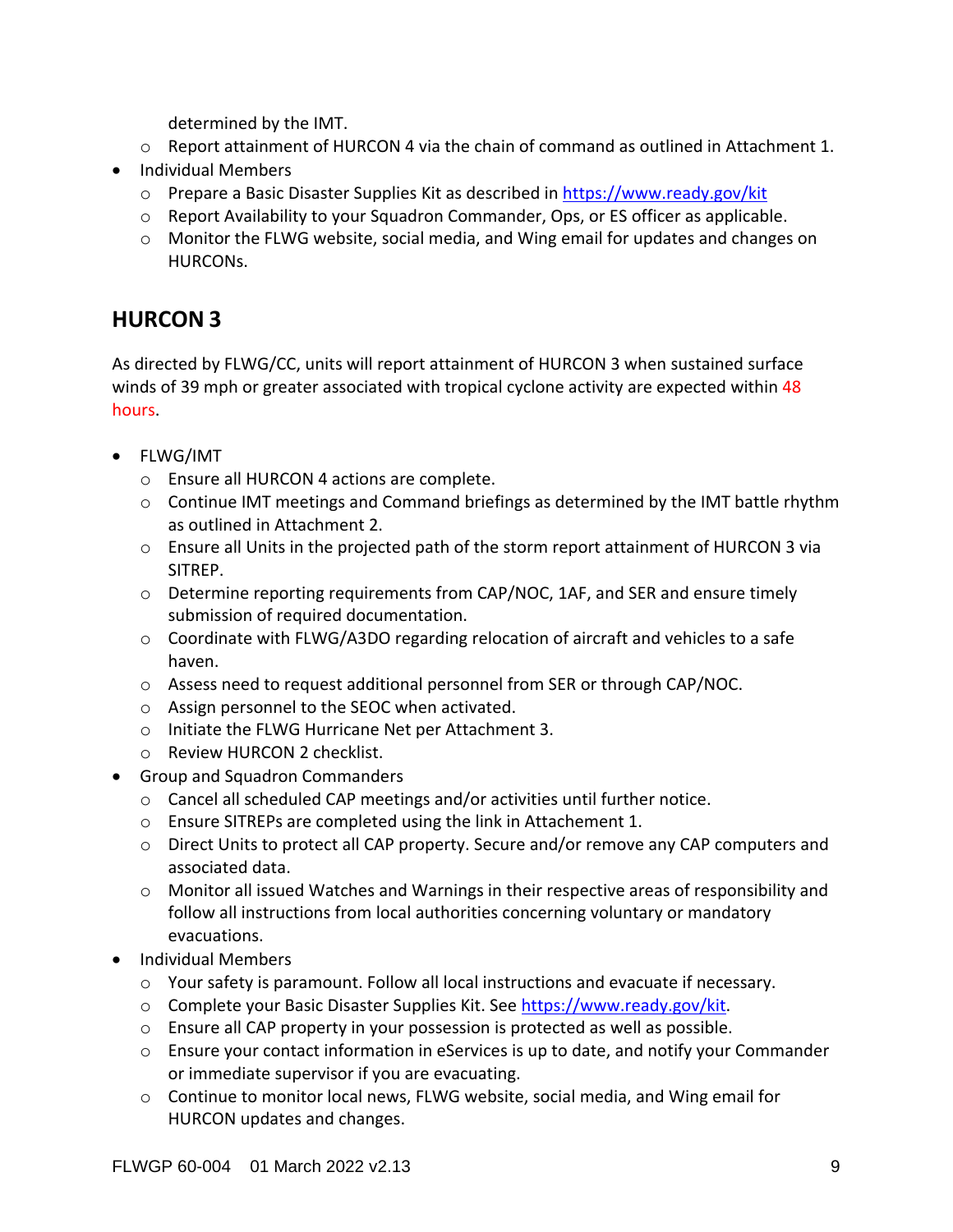# <span id="page-9-0"></span>**HURCON 2**

As directed by FLWG/CC, units will report attainment of HURCON 2 when sustained surface winds of 39 mph or greater associated with tropical cyclone activity are expected within 24 hours.

- FLWG/IMT
	- o Ensure all HURCON 3 actions are complete.
	- $\circ$  Continue IMT meetings and Command briefings as determined by the IMT battle rhythm as outlined in Attachment 2.
	- o Ensure all Units in the projected path of the storm report attainment of HURCON 2 via SITREP.
	- o Continue necessary reports to CAP/NOC, 1AF, and SER as requested.
	- o Ensure completion of relocation of aircraft and vehicles as required.
	- o Obtain SEOC status from the assigned Liaison.
	- o Review HURCON 1 Checklist.
- Group and Squadron Commanders
	- o Ensure SITREPs are completed and sent to FLWG/IMT.
	- o If not accomplished during HURCON 3, all units should ensure that CAP property has been protected as well as possible.
	- $\circ$  Continue to monitor all issued Watches and Warnings and adjust as necessary. Follow all instructions from local officials.
- Individual Members
	- o Complete your Basic Disaster Supplies Kit. See [https://www.ready.gov/kit.](https://www.ready.gov/kit)
	- $\circ$  Inform your Squadron Commander or immediate supervisor of your intention to remain at home and sheltering in place, or evacuate.
	- $\circ$  Continue to monitor local news, FLWG website, social media, and Wing email for HURCON updates and changes.

# <span id="page-9-1"></span>**HURCON 1**

As directed by FLWG/CC, units will report attainment of HURCON 1 when sustained surface winds of 39 mph or greater associated with tropical cyclone activity are expected within 12 hours.

- FLWG/IMT
	- o Ensure all HURCON 2 actions are complete.
	- $\circ$  Continue IMT meetings and Command briefings as determined by the IMT battle rhythm as outlined in Attachment 2.
	- o Ensure all Units in the projected path of the storm report attainment of HURCON 1 via SITREP.
	- o All movement of personnel and assets should be concluded.
- Group and Squadron Commanders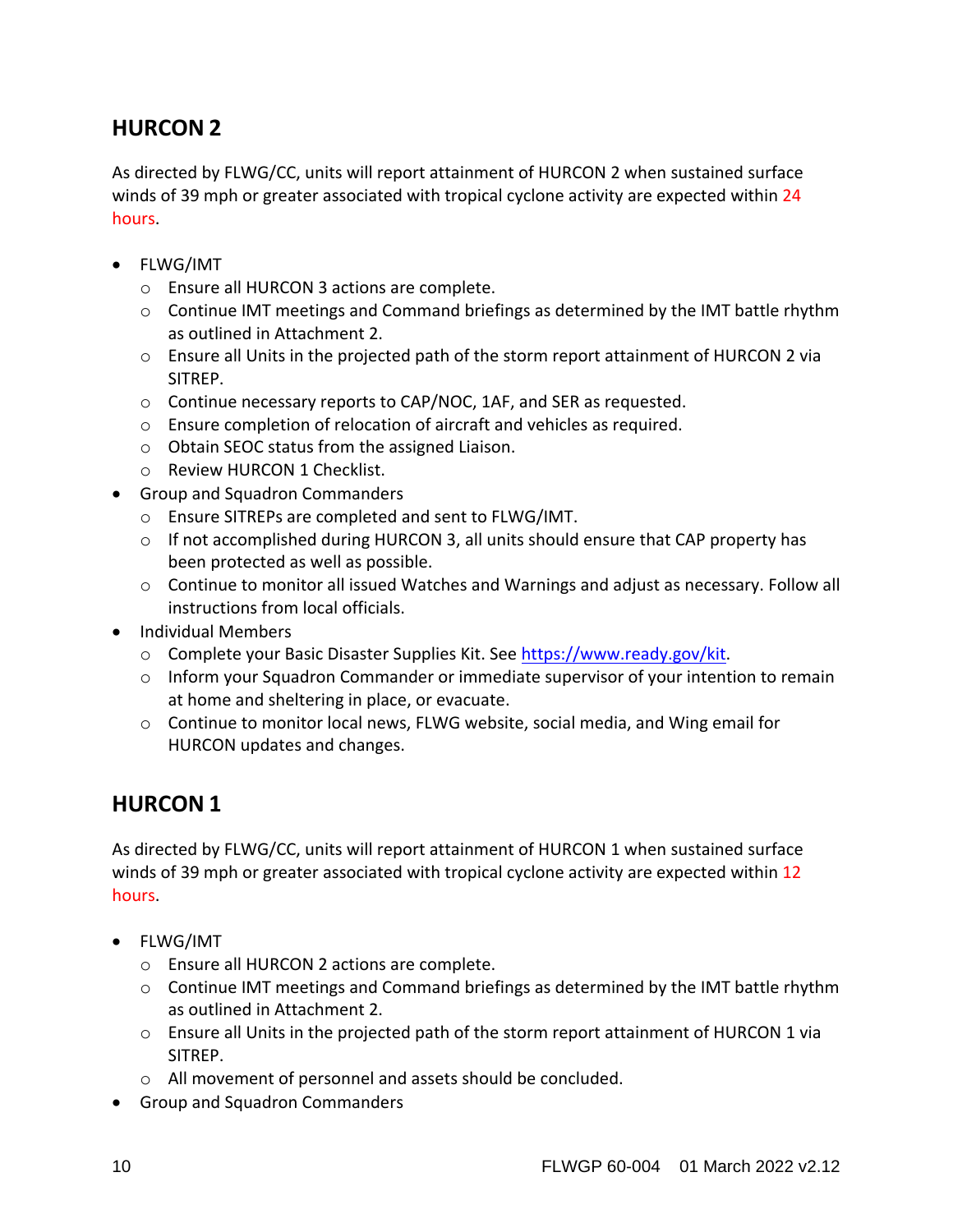- o Ensure SITREPs are completed and sent to FLWG/IMT.
- $\circ$  Continue to monitor all issues Watches and Warnings and adjust as necessary. Follow all instructions from local officials.
- Individual Members
	- o If unable to evacuate, shelter in place in the safest location available.
	- $\circ$  Continue to monitor local news, FLWG website, social media, and Wing email for HURCON updates and changes.

## <span id="page-10-0"></span>**POST-HURRICANE / RESPONSE PHASE**

When tropical weather is no longer a threat, FLWG/CC will direct all personnel to initiate reporting and recall procedures.

- FLWG/CS
	- o Conduct accountability of all personnel assigned to FLWG and report to FLWG/CC
- FLWG/IMT
	- o Direct the reconstitution of forces as weather permits and pending personnel availability. Reconstitution of forces is defined as actions commanders take to restore degraded units to effectiveness commensurate with mission requirements and available resources.
	- $\circ$  All vehicles and aircraft shall be returned to their home base for further assignment. Before this can happen, there must be an assessment of conditions, damages, and functionality of "home base", especially for aircraft. If "home base" is not viable or assets are needed for other mission assignments, alternate plans must be made and executed in coordination with FLWG/A3DO.
	- o Receive from SEOC liaison impact/damage information, and any requests forimmediate life-saving response, assistance with establishment of Points of Distribution (PODs) and shelters.
	- o Prioritize requests for support in the following order:
		- **United States Air Force.**
		- Department of Defense, to include Reserves and National Guard Bureaus.
		- **Federal Agencies.**
		- Signatories to National Memorandums of Understanding. (i.e. Red Cross or Salvation Army.
		- **Florida Division of Emergency Management.**
		- **Any County in the State of Florida**
		- **Any Tribal, City, Town, or local jurisdiction.**
		- Non-Governmental Organizations. (NGOs)
	- o Assess Post Hurricane reporting requirements from CAP/NOC, 1AF, and SER and ensure timely submission of required information.
	- o Assess FLWG ability to respond to requests for assistance, and request additional resources as needed.
	- $\circ$  Assess functionality of the Wing Communications Network and need to deploy the Mobile Communications Unit or additional mobile systems to support operations.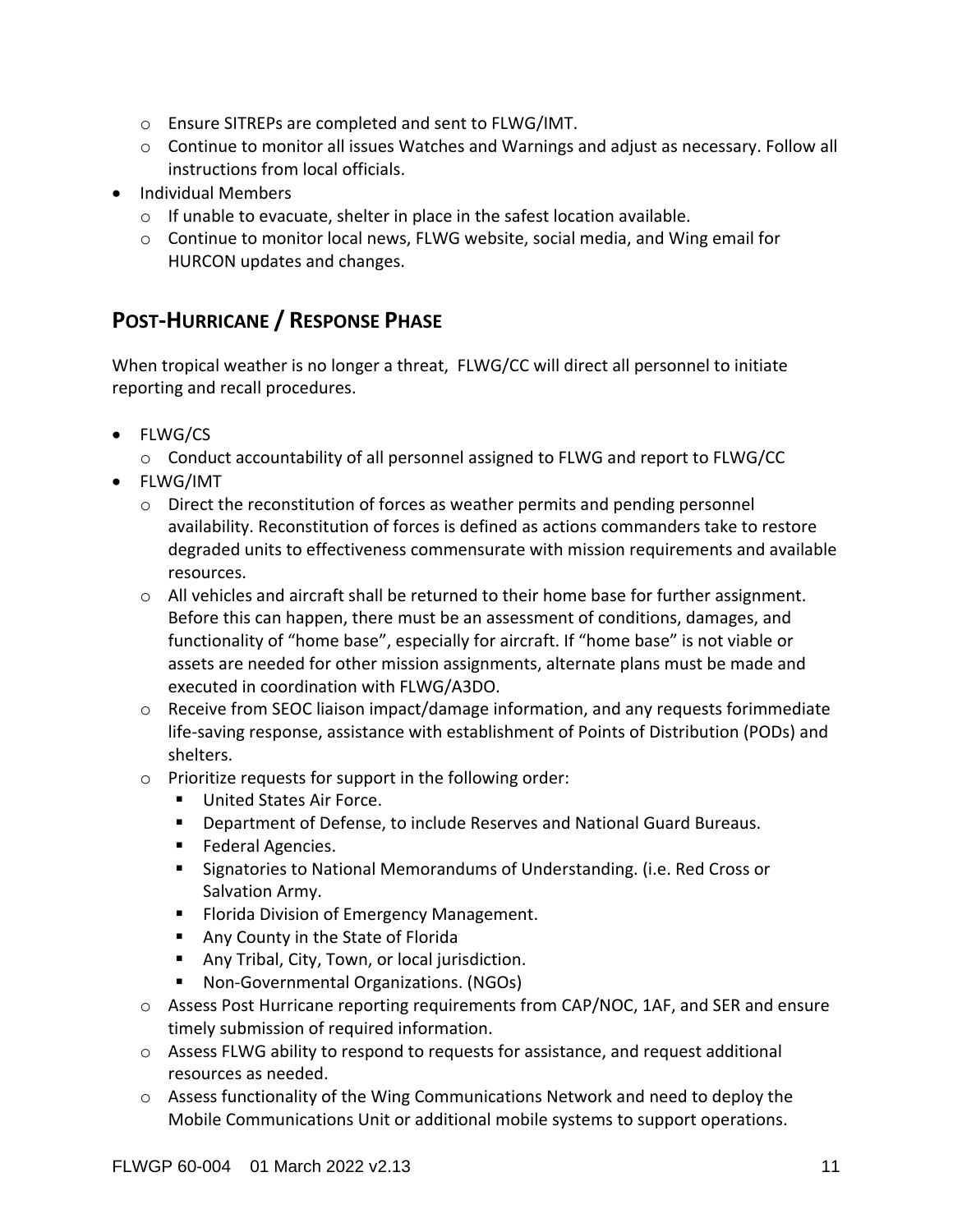- $\circ$  Assess the need to deploy the Mobile Command Post to establish a field ICP.
- Group and Squadron Commanders
	- o Conduct accountability of all personnel assigned to each Group and Squadron and report findings to the FLWG/IMT.
	- $\circ$  Determine the ability to reconstitute forces and respond to requests for support.
	- o Inspect all facilities, corporate assets, and property and determine if anything has been damaged or lost. Notify FLWG/A4 and FLWG/IMT of all findings.
- Individual Members
	- o Your safety is paramount. Take care of yourself and your family first, and report your needs and availability to your immediate supervisor or Commander.
	- $\circ$  Do not respond to any request for support unless you have been authorized to do so under an approved mission number and are signed into the mission in WMIRS.
	- $\circ$  Continue to monitor local news, FLWG website, social media, and Wing email for HURCON updates and changes.

# <span id="page-11-0"></span>**SECURE HURCON / DEMOBILIZATION PHASE**

Demobilization procedures will vary depending on factors such as pending missions, personnel fatigue, and resource availability. FLWG/IMT will make recommendations to FLWG/CC regarding units returning to HURCON 5.

- FLWG/IMT
	- o Continue to assess mission needs and obligations, and demobilize personnel as practical.
	- $\circ$  Continue reports as required by CAP/NOC, 1AF and SER until directed to stand down.
	- o Ensure all documentation is properly stored in the applicable electronic folder.
	- o As units return to home base, all property, assets, and equipment shall be placed back in a ready state status to be ready to respond to other incidents.
- Group and Squadron Commanders
	- $\circ$  Make recommendations to return to HURCON 5 to FLWG/IMT as applicable.
	- o Ensure personnel are aware of demobilization orders as applicable.
	- o All assets and equipment shall be returned to a ready state as soon as possible.
	- o Report any discrepancies and damaged/unaccounted for property to FLWG/IMT.
- Individual Members
	- $\circ$  Take personal leave of absence as needed to rest and return to normalcy.
	- o Replenish and restock all used personal gear and equipment.
	- o Report your availability to your immediate supervisor or Commander.

# <span id="page-11-1"></span>**CLOSURE**

This Tropical Weather / Hurricane Response Plan aims to provide a simple framework that Florida Wing units can follow. This Plan is meant to be flexible and adjusts as necessary to address a myriad of situations that cannot possibly be captured in a single publication.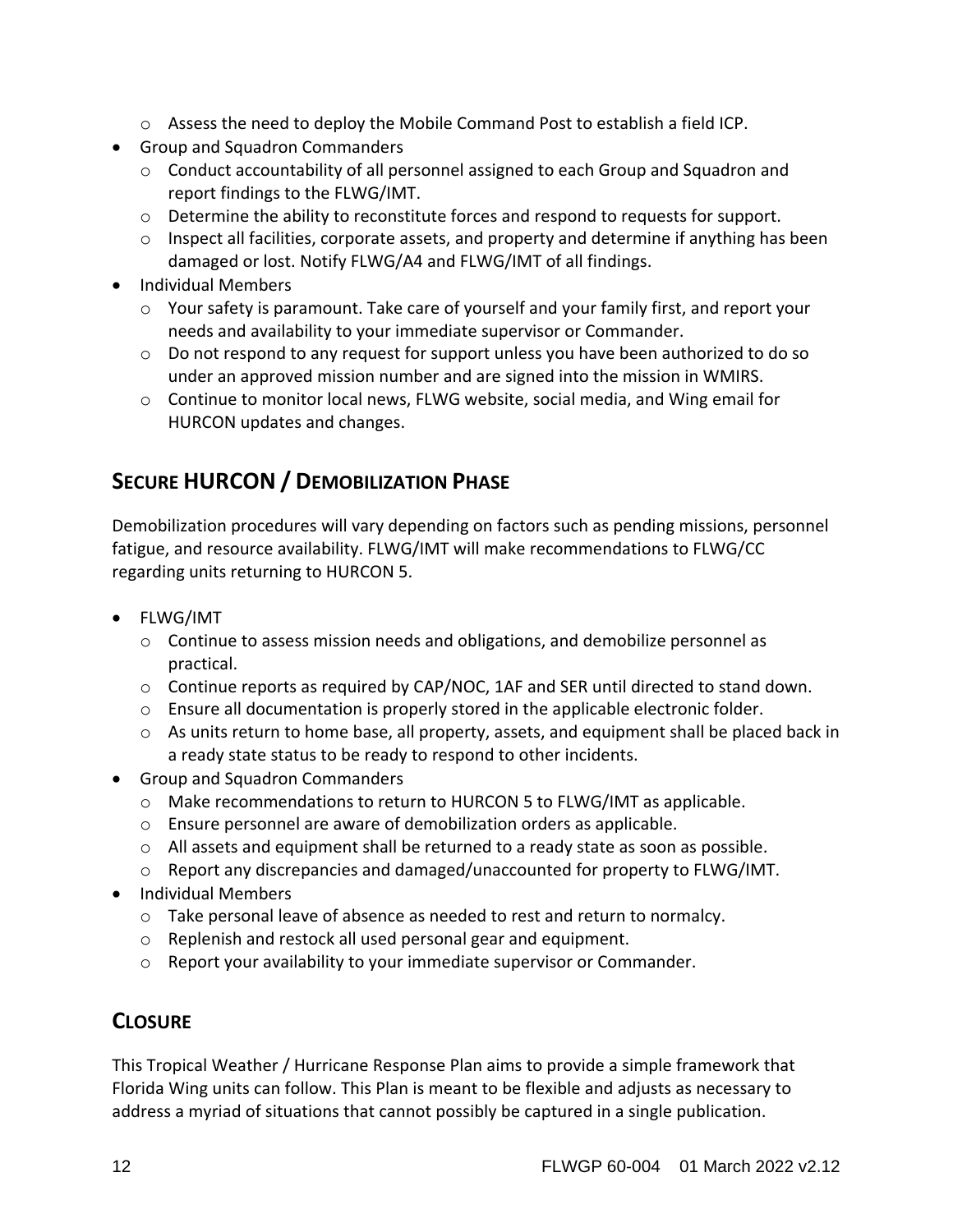### <span id="page-12-0"></span>**SUPPLEMENTAL INFORMATION**

The attachments that follow provide additional guidance regarding the required format for Situation Reports, the establishment of an Incident Management Team, and the Wing HURCON Communications Plan.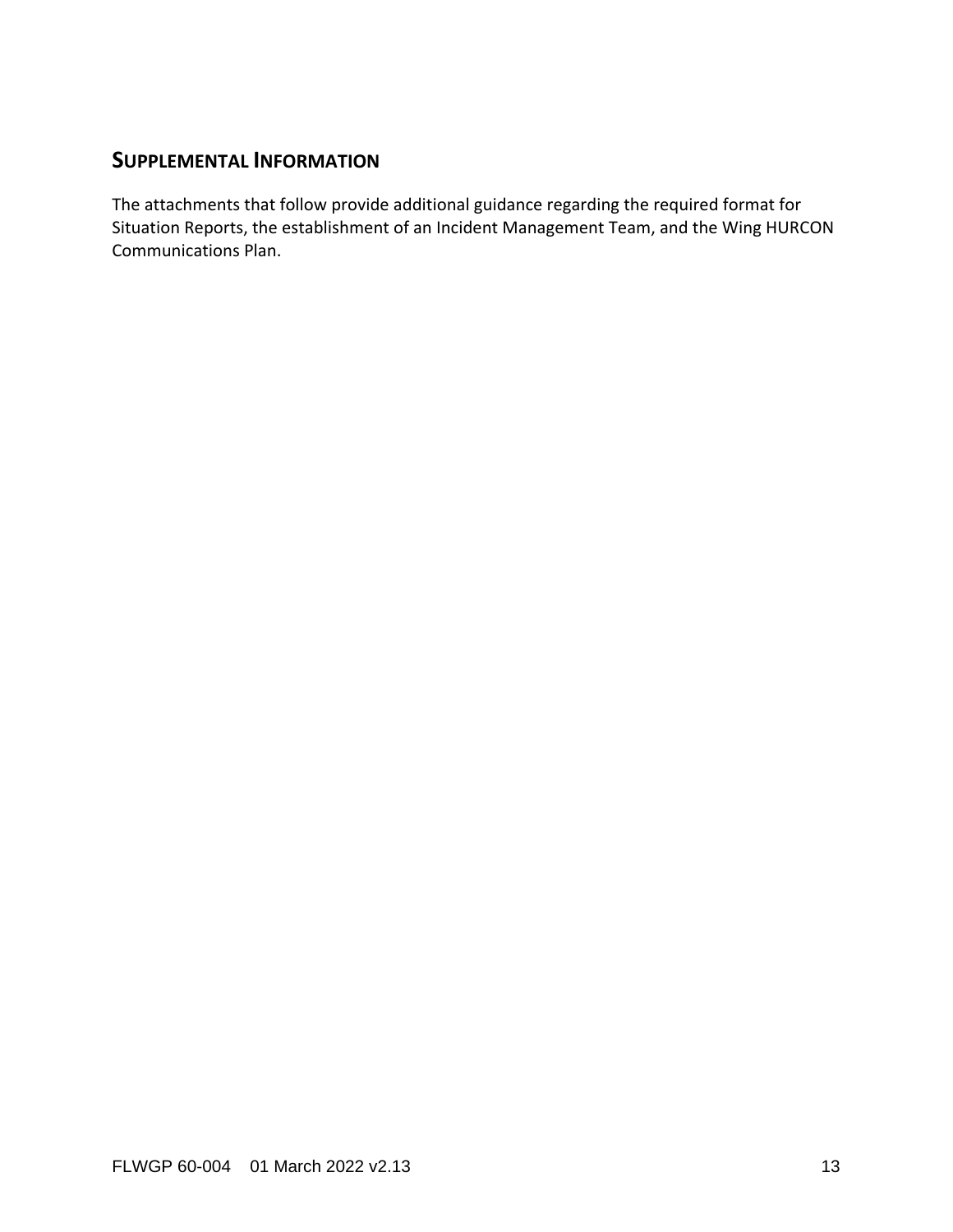### **ATTACHMENT 1**

### **Situation Reports (SITREPs)**

<span id="page-13-0"></span>Situation Reports (SITREPs) will be submitted as required by the Florida Wing Incident Management Team (FLWG/IMT). Time and frequency of submissions may vary depending on operational needs.

The preferred method for SITREP submission is through an online form accessible via the following link<https://forms.office.com/r/vX4WwiWQYb> or using the below QR Code:



SITREPS will include the following information:

- 1. Date / Time. (Date format DDHHMM Z Mon YY ZULU time)
- 2. Group Number
- 3. Charter Number / Unit name.
- 4. Current HURCON / Checklist status.
- 5. Available resources (use plain language).
- 6. Corporate equipment out of service, or otherwise unavailable.
- 7. Member-owned equipment that is available for mission tasking.
- 8. Problems, Issues, or concerns that the FLWG/IMT needs to be aware of.
- 9. Additional Comments.

#### Sample

- 1. 141645ZMAR22 (March 14, 2022, 1645Z)
- 2. Group 9
- 3. SER-FL-555/Good Pilot Comp Sqdn
- 4. HURCON 3 in progress
- 5. 912CP/Can #85996, 85997/1 GT/1 UDF Team/1 MRO/2 MSA/
- 6. CAP VAN #85999 out of service.
- 7. 1 HF base station (specify if ALE)/2 handheld radios/1 ELT Finder
- 8. Whether physical location of the unit is in an evacuation zone.
- 9. Whether mandatory evacuations may prevent members from accessing the unit.